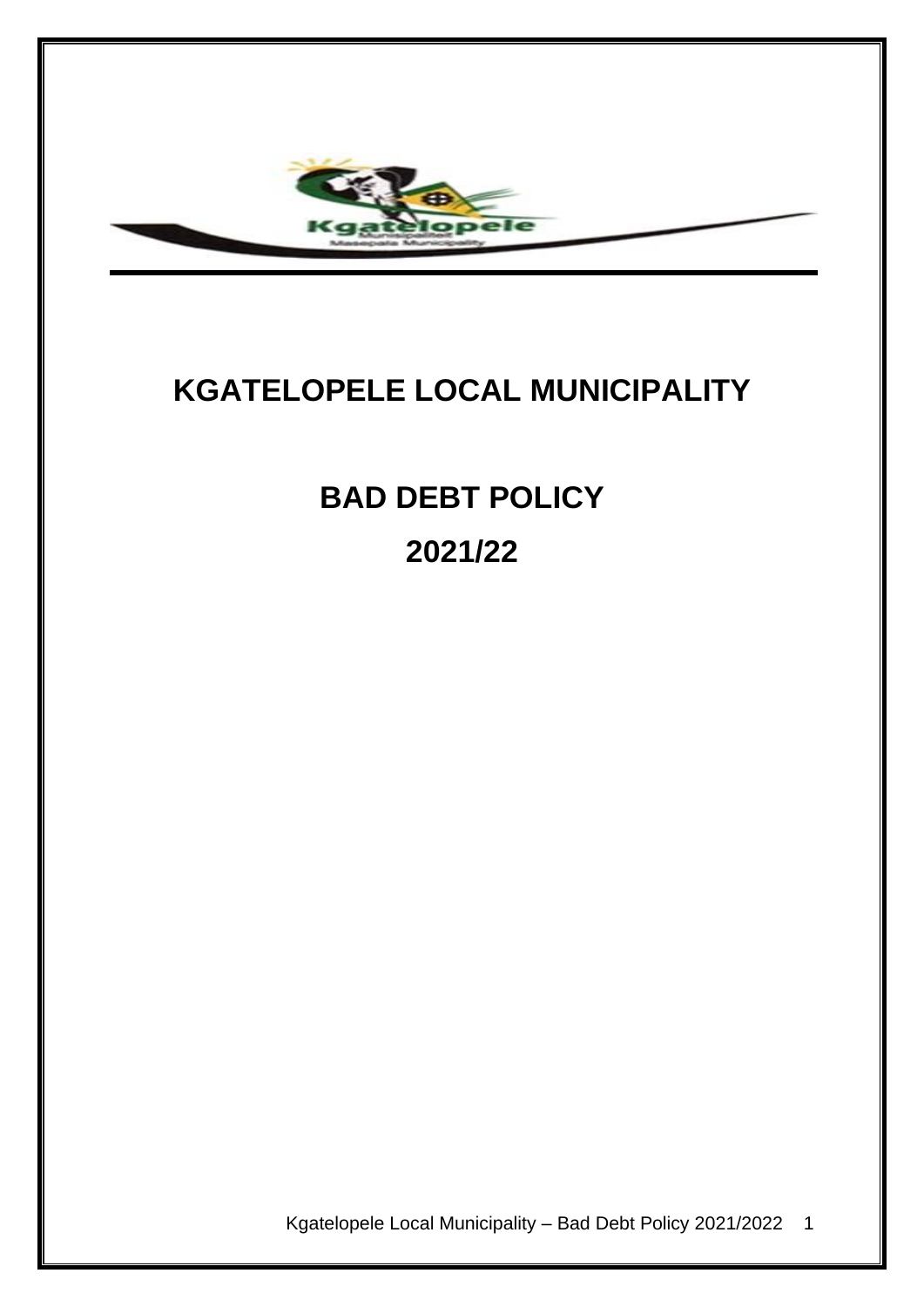#### **PRINCIPLES AND POLICY ON THE WRITING OFF OF IRRECOVERABLE DEBT**

#### **1. INTRODUCTION**

- 1.1 The policy seeks that household consumers with no or lower income are not denied a reasonable service and that the municipality is not financially burdened with non-payment of services.
- 1.2 The Council is faced with a significant amount of outstanding debt and the continuous defaulting by certain consumers who can afford to pay for services.
- 1.3 Despite strict enforcement of the previous policies, Council will continuously be confronted by circumstances requiring the possible write-off of irrecoverable debt. To allow this, the draft Credit Control Policy, inter alia, stipulated that:-
- 1.3.1 "Par 9.1.1 The Municipal Manager must ensure that all avenues are utilised to collect the municipality's debt.
- 1.3.2 Par 9.1.2 There are certain circumstances that allow for the valid termination of debt collection procedures, such as:-
	- The insolvency of the debtor, whose estate has insufficient funds.
	- A balance being too small to recover, for economic reasons, considering the cost of recovery.
- 1.3.3 Par 9.1.3 Where Council deems that a customer or groups of customers are unable to pay for services rendered.
- 1.3.4 Par 9.1.4 The municipality will maintain audit trials in such an instance, and document the reasons for the abandonment of the action or claim in respect of the debt."
- 1.4 In addition, the policy further stipulated that:-
	- 1.4.1 "Par 9.2.1 Council must appoint a committee in terms of its delegations to review and recommend to Council to approve all bad debt write off cases."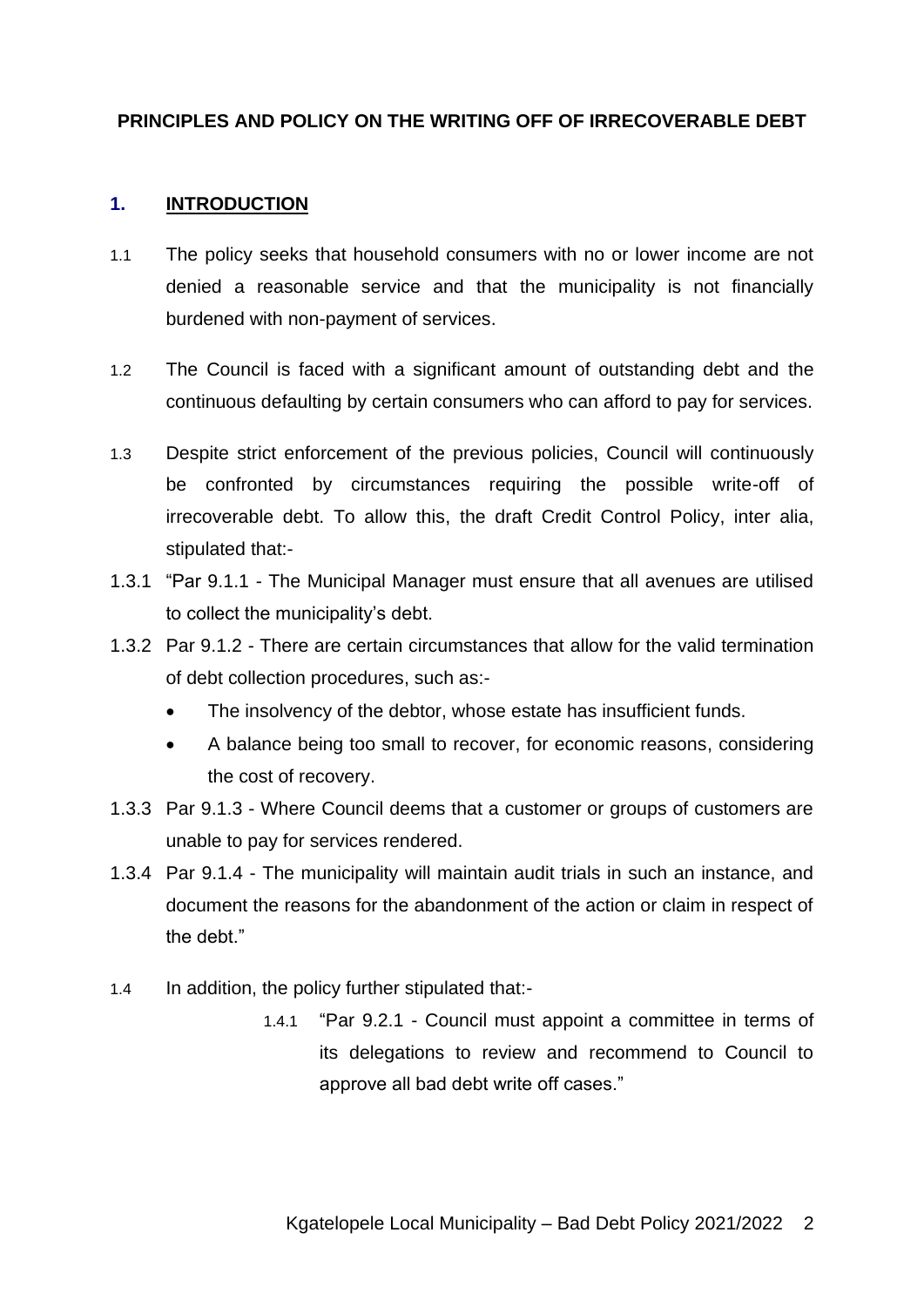## **2. PURPOSE OF THE POLICY**

- 2.1 The purpose of this policy is to ensure that the principles and procedures for writing off irrecoverable debt are formalised.
- 2.2 To provide for rationalization of the municipality's debtors accounts and financial records by writing off bad debts that are irrecoverable.

#### **3. RESPONSIBILITY / ACCOUNTABILITY**

3.1 The Council has the overall responsibility for adopting and approving the Policy on Writing Off of Irrecoverable Debt.

#### **4. POLICY PRINCIPLES**

- 4.1 The following should be the guiding principles in implementing the Policy on Writing Off of Irrecoverable Debt:-
- 4.1.1 The policy is in accordance with the Local Government Municipal Finance Management Act 2003, Local Government Municipal System Act 2000, as amended and other related legislation.
- 4.1.2 Before any debt is written off it must be proved that the debt has become irrecoverable. To ensure that recommendations for write off are consistent and accurate, irrecoverable debt will be defined as:-
- 4.1.2.1 Before any debt may be written-off, all the applicable actions and/or procedures as are contained in the approved Credit Control and Debt Collection policy of Council should have been executed/implemented
- 4.1.2.2 Where the tracing of the debtors is unsuccessful; and
- 4.1.2.3 All reasonable steps, at the discretion of the appointed write off committee, were taken by the officials to recover the debt.
- 4.1.2.4 In cases where the Debt Collection and Credit Control policy is not relevant and applicable, other available administrative procedures and, if appropriate, legal action must be considered and utilized for collection of debt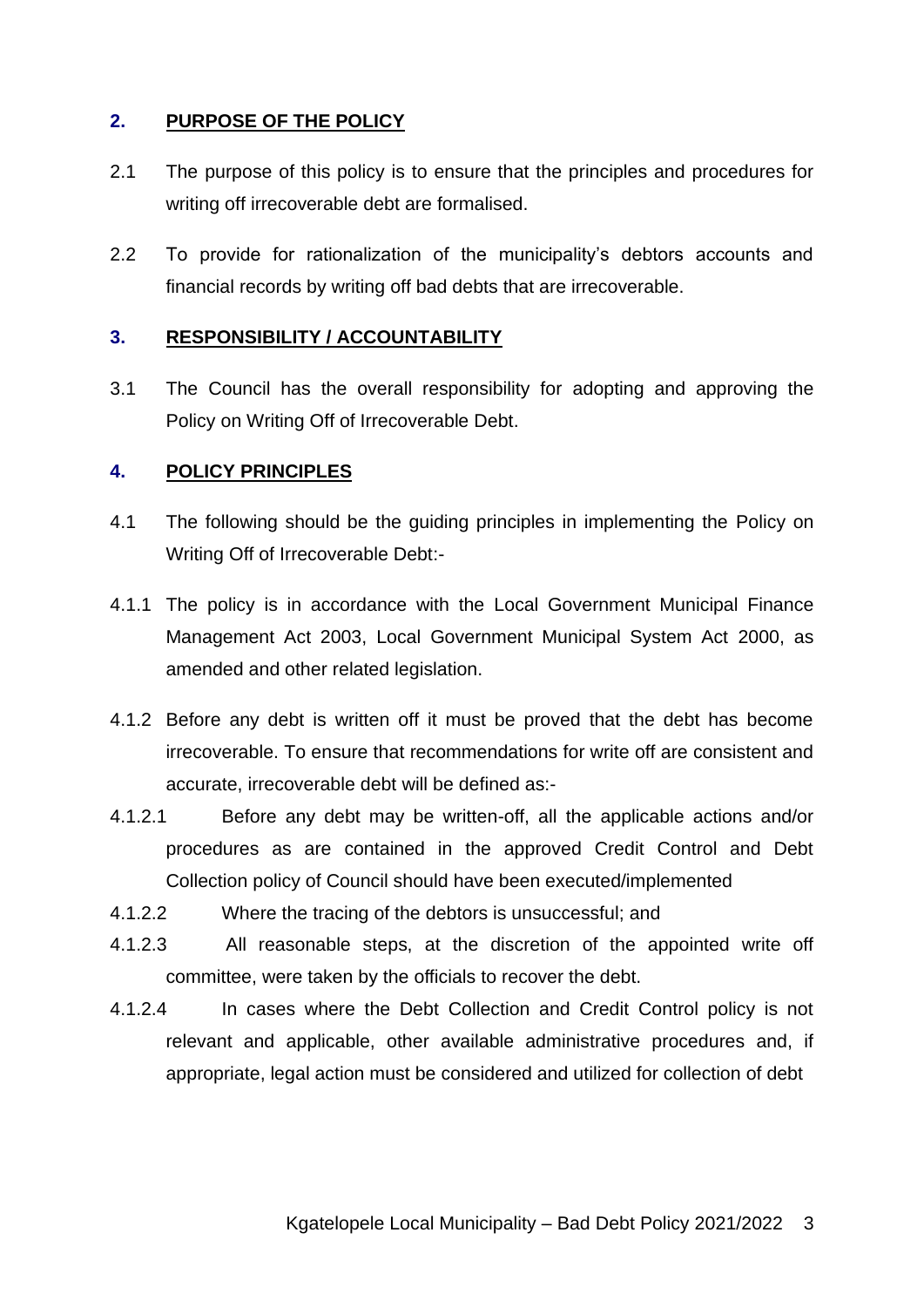- 4.1.3 Bad debt write offs must be considered in terms of cost benefit; when it becomes too costly to recover and the chances of collecting the debt are slim, a write off should be considered.
- 4.1.4 Time value of money is very important because the older the debt becomes, the more difficult and costly it becomes to collect. It is therefore imperative that a proper system of credit control is implemented and maintained to avoid debt reaching the stage of becoming too expensive to recover.
- 4.1.5 Differentiation must be made between those household consumers who cannot afford to pay for basic services and those who just do not want to pay for these services.
- 4.1.6 Debt can only be written off if the required provision exists in the Municipality's budget.

# **5. CATEGORIES OF DEBTORS THAT MAY QUALIFY FOR THE WRITING OFF OF IRRECOVERABLE DEBT**

# 5.1 **Approved Indigent Household Consumers in terms of the Municipality's Indigent Policy**

- 5.1.1 Upon approval for registration as an indigent household consumer, the indigent will qualify for a write off as per the budget allocation and approval by council.
- 5.1.2 Any new arrears accumulated by the debtor (i.e. any amounts in excess of the indigent allowance for free basic services) whilst registered as an indigent consumer, will not qualify to be written off and must be dealt with strictly in accordance with the Municipality's Credit Control Policy and Indigent Household Policy. However, should there be any outstanding debt by the end of the financial year the municipality should review the status of the Indigents and submit a report of outstanding debt by indigents to council to write off.
- 5.1.3 Registered indigents that own vacant land will be eligible for a write off on the vacant stand on condition that there is an offer to purchase the vacant land for development within two years of sale.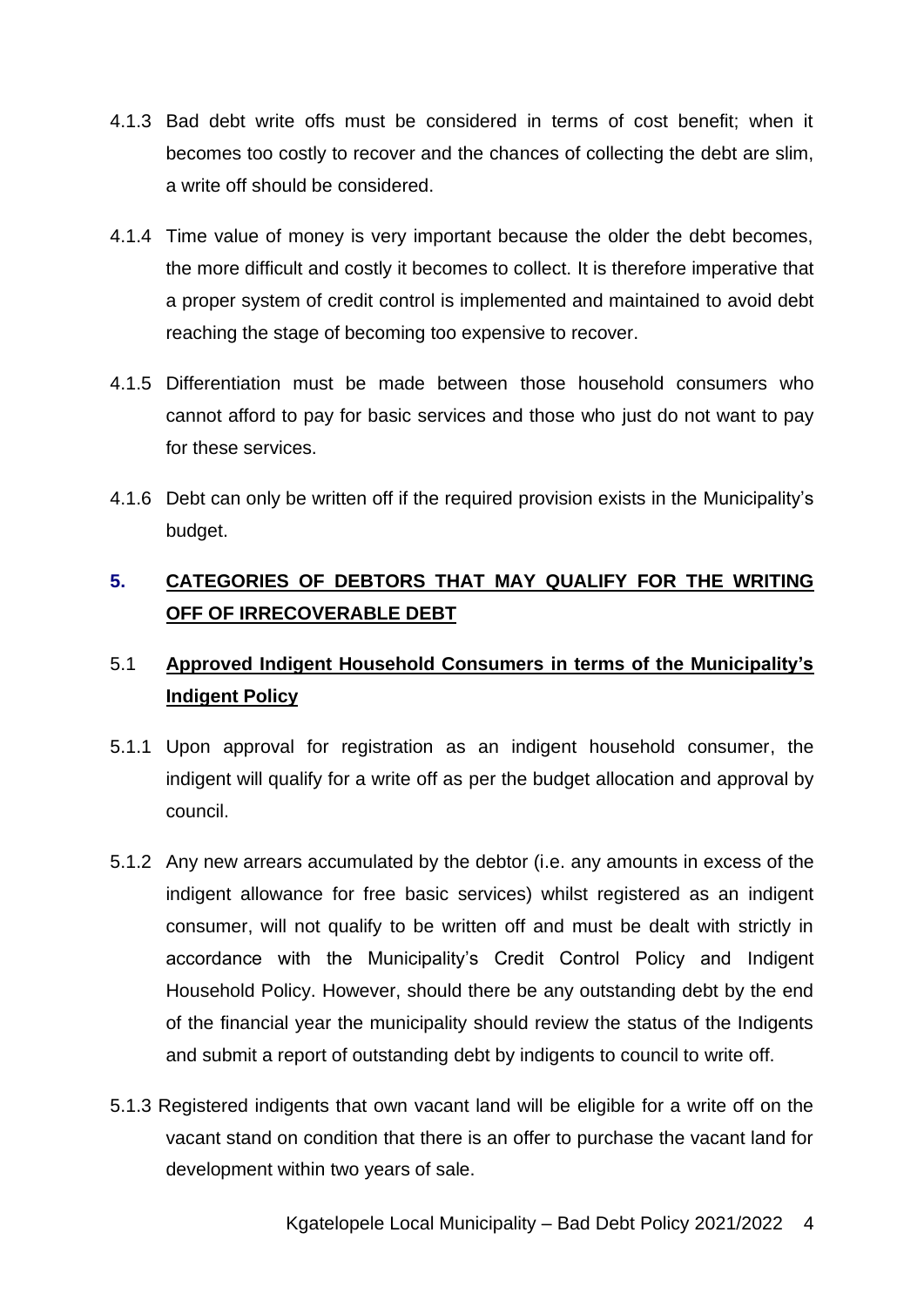5.1.4 Incentive write-off will be implemented once a year for registered indigent households as approved by council.

#### **5.2 Balances too small to recover considering the cost for recovery**

- 5.2.1 Where final accounts have been submitted and paid by the respective consumer and the remaining balance after finalisation of any final readings and other administrative costs results in a balance of one hundred rand (R100) or less, such account must be forwarded once to the consumer for payment.
- 5.2.2 Where such account is not paid by the respective consumer within a period of sixty (60) days such amounts will automatically be written off subject to the provisions of Section 6.4 below.

#### **5.3 Insolvency of the Debtor and Insolvent Deceased Estates**

- 5.3.1 Where a debtor becomes insolvent the Municipality must ensure that a creditor's claim is timeously registered. Any amount not being recovered due to insufficient funds or if there is a risk of a contribution being made to an insolvent estate must, after notification, be written off subject to the provisions of Section 6.4 and 6.5 below.
- 5.3.2 In case of death of the debtor a creditor's claim must be timeously registered against the deceased's estate. Any amount not being recovered due to insufficient funds or if there is a risk of a contribution being made to a deceased estate must, after notification, be written off subject to the provisions of Sections 6.4 and 6.5 below.

#### **5.4 Untraceable Debtors**

5.4.1 Where for any reason the forward address of a debtor becomes untraceable or the debtor becomes untraceable from the current address, such account must be handed over to a collection agent for recovery of the debt. The collection agent will be paid an all-inclusive fee of not more than 5% of the amount that was collected. The Terms of Reference for such collection agent must include the appointment of a tracing agent to locate the debtor. Should a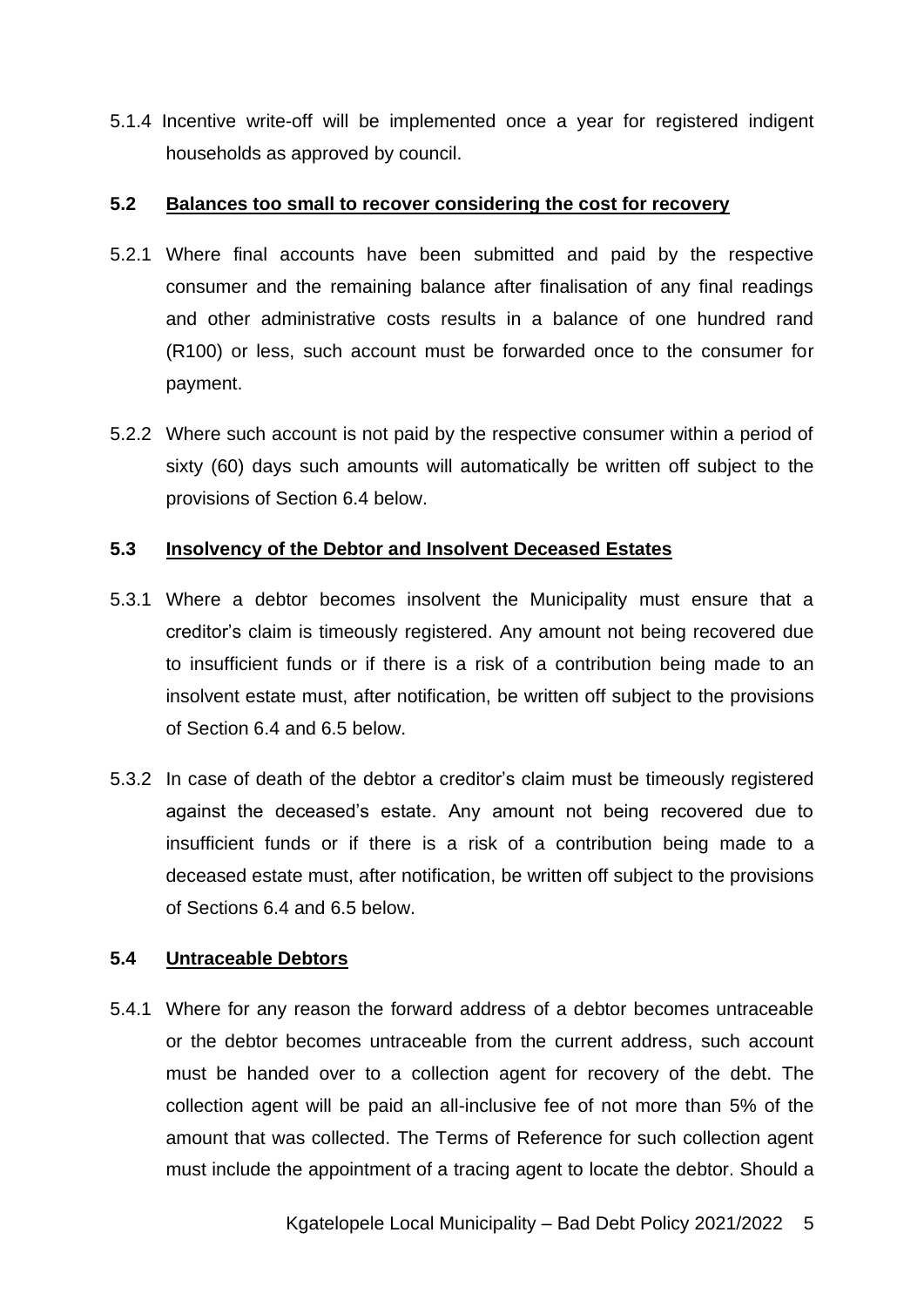debtor be untraceable, the collection agent must report to the Municipality on the actions that were taken to attempt to trace the debtor.

- 5.4.2 Any amount owed by a debtor that has become untraceable must, after notification, be written off or sold to a debt collection agency at a discount.
- 5.4.3 Debt written off in the above instances will automatically result in the debtor being reported to the credit bureau by the Municipality.

#### **5.5 Special Arrangements in order to obtain a Clearance Certificate**

5.5.1 In terms of legislation the Municipality will under normal circumstances not issue a Clearance Certificate on any property unless all outstanding amounts are paid with three months in advance.

## **5.6 Special Incentives introduced by Council for Household Consumers in terms of the Approved Revenue Enhancement Strategy**

- 5.6.1 Notwithstanding the Municipality's Credit Control Policy a debtor may enter into a written agreement with the Municipality to repay any outstanding and due amount to the Municipality under the following conditions:-
	- 5.6.1.1 The outstanding balance, costs and any interest thereon shall be paid in regular and consecutive monthly instalments;
	- 5.6.1.2 The current monthly amount must be paid in full; and
	- 5.6.1.3 The written agreement has to be signed on behalf of the Municipality by a duly authorised officer.
- 5.6.2 In order to determine monthly instalments, a comprehensive statement of assets and liabilities and income and expenditure, must be provided by the debtor and reviewed by the delegated officials in the revenue department. To ensure the continuous payment of such arrangement the amount determined must be affordable to the consumer (i.e. amount not to exceed 25% of gross income), taking into account that payment of the monthly current account is a prerequisite for concluding an arrangement.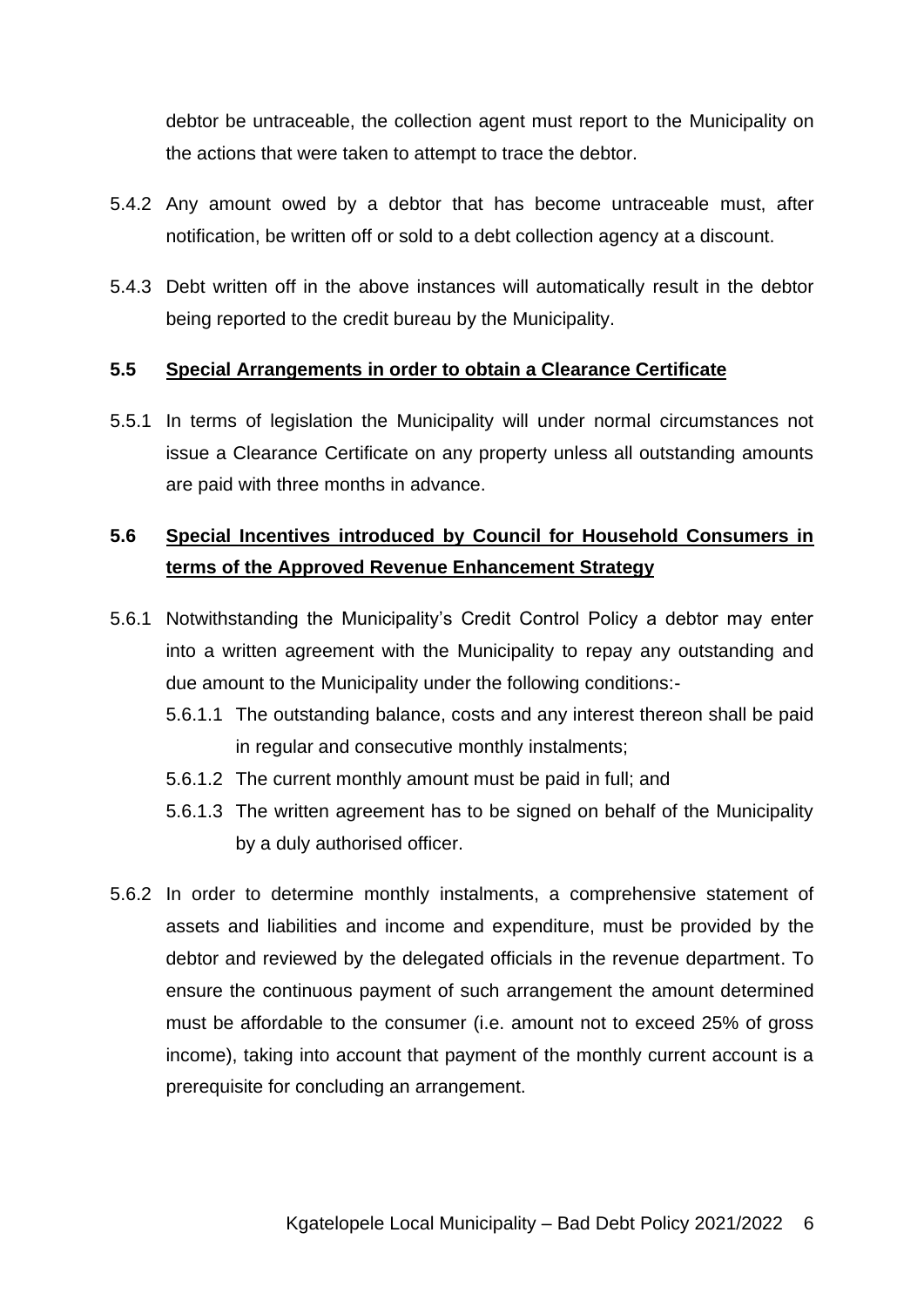# **6. ESTABLISHMENT OF A COMMITTEE TO MONITOR ANY DEBT TO BE WRITTEN OFF**

- 6.1 Council will establish and appoint a Finance Committee, which will monitor the implementation of this Policy.
- 6.2 When the items relating to this policy is tabled to the committee, request will be made for the following officials to be present:-
- 6.2.1 Chief Financial Officer
- 6.3 The above Committee will meet at least quarterly to receive and review a report from the Chief Financial Officer containing full details of any actions taken by officials with respect to this Policy, and to consider any circumstances not covered by this Policy.
- 6.3.1 The quorum for the Committee shall be 50% of the members plus one.
- 6.3.2 Formal minutes of Committee meetings must be prepared and submitted to Council.
- 6.4 Any amount in excess of the delegation provided for in paragraph 6.5 above may only be reviewed by the Committee and must be submitted together with a recommendation to Council for consideration.

#### **7. Administration and Management**

7.1 The Chief Financial Officer and the Accountant Income must maintain a register of debts that have been written off which will be available for presentation to the Audit Committee. The register will record the details of the debt, the authority for writing it off and any subsequent action to reinstate and recover.

7.2 To prevent unauthorised journal entries relating to bad debts, access to both the cash receipt function and the bad debts recording function are to be restricted with no journal adjustments to take place on the debtors' module without specific approval as specified in the municipality's Accounting Journal Entries Policy.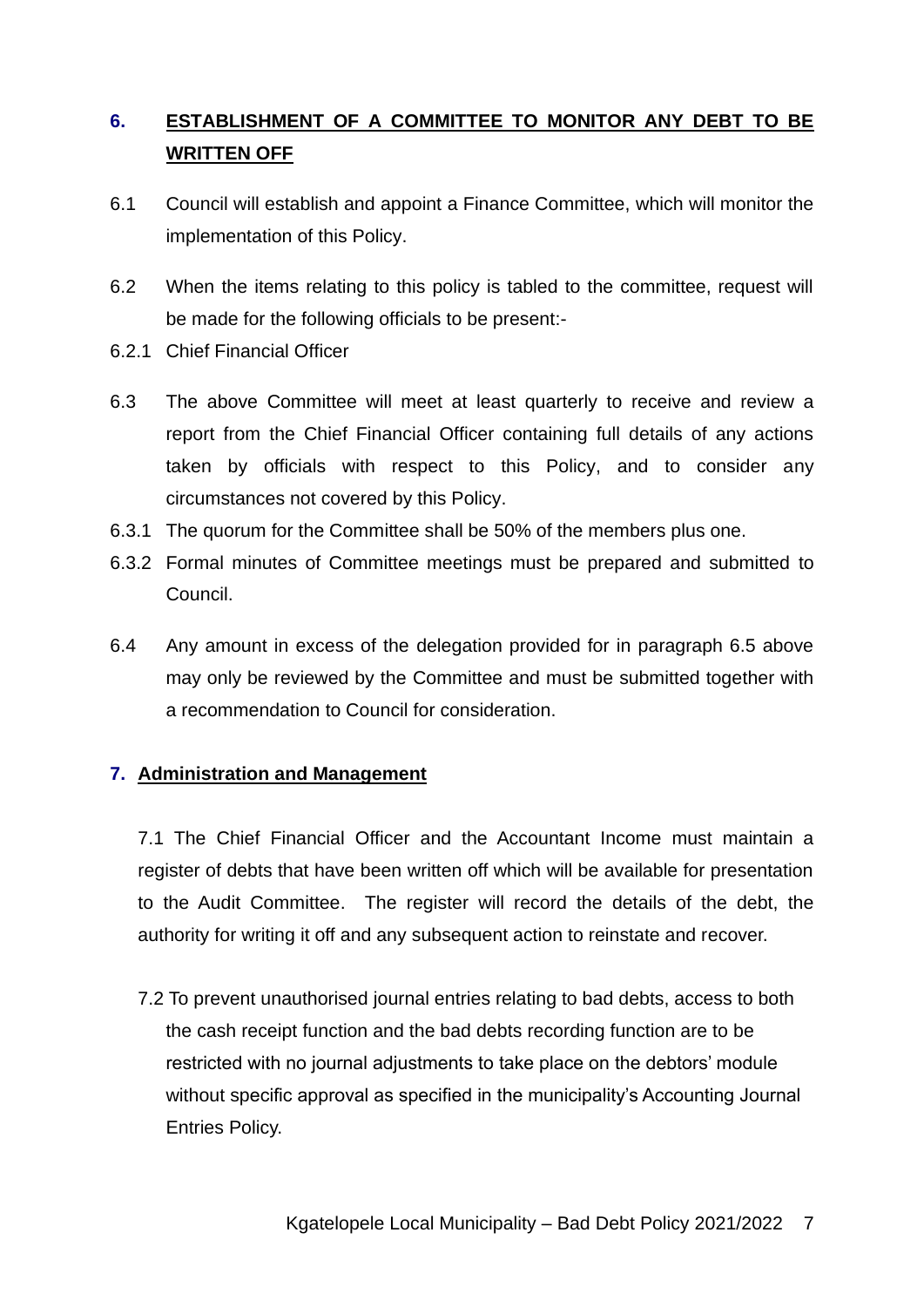- 7.3 In order to provide further assurance of the validity of the accounting information of the debtors accounts, an independent reconciliation between approved adjustments and actual adjustment should be performed every time after approval and processing of Bad Debts Written Off journal entries.
- 7.4 The Chief Financial Officer will perform a monthly analytical review of debtors' accounts to ensure that bad debts are written off in a timely manner.

## **8. PROVISION FOR BAD DEBTS**

When providing for bad debts in an annual budget consideration should be given to any doubt as to the collectability of debts and the potential of a current debt to deteriorate and become bad.

## **9. POTENTIAL RISK OF NON-COMPLIANCE**

Failure to adhere to the provisions of this policy may lead to either one or more of the following scenarios:

- 9.1 Steps would be taken to recover debtors with insignificant account balances, where costs of recovery including manpower, postage and collection agent fees outweigh any possible benefit that could be obtained in return;
- 9.2 Unauthorised writing off of bad debts;
- 9.3 Lack of proper internal controls systems and segregation of duties could hide the fact by making false bad debt journal entries;
- 9.4 Failure to write off bad debts could trigger audit queries; and
- 9.5 Debtors could be overstated due to insufficient provision for bad debts.

#### **10. IMPLEMENTATION AND REVIEW OF THIS POLICY**

10.1 This policy shall be implemented once approved by Council. All future submissions for the writing off of debt must be considered in accordance with this policy. This policy should be reviewed annually for amendments if any.

*\*\*\*\*\*\*\*\*\*\*\*\*\*\*\*\*\*\*\*\*\*\*\*\*\*\*\*\*\**